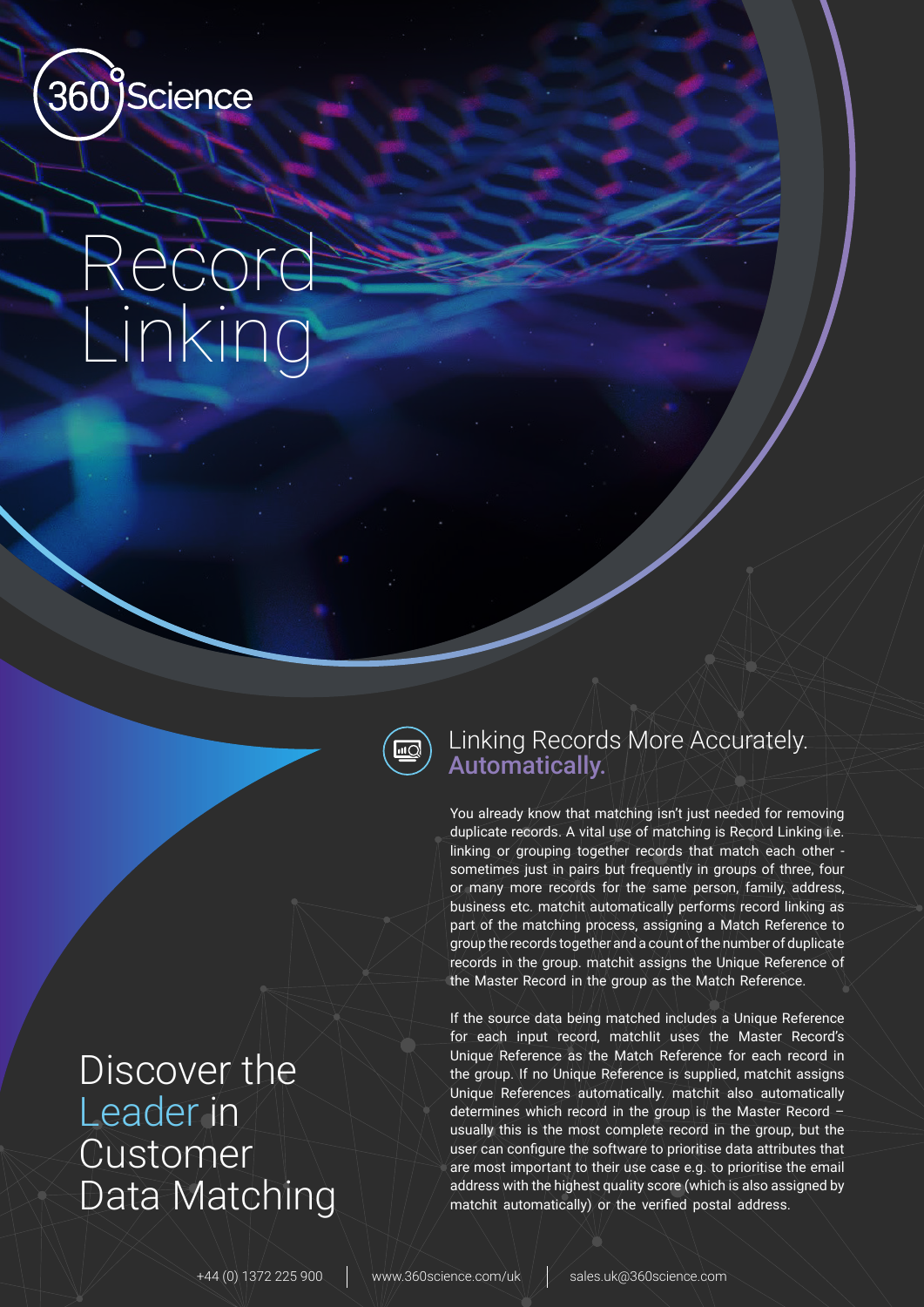When matching across two files, matchit assigns the Unique Reference number of the matching record from the main file (or master file) as the Match Reference for each matching record in the other file.

matchit can then write these Unique References and Match References to an output file for reading back into the source system for whatever that system needs to do e.g. removing duplicate records and relinking their subsidiary data (such as orders, notes etc.) to the Master Record so that no "orphan data" arises.

|    | <b>Lue Ref</b>                           | <b>Match Ref</b> |         | <b>Base</b><br><b>Score</b> | <b>Highest</b><br><b>Score</b>     |              | <b>Master</b>  | Group<br>Count |                     |   |  |  |  |  |
|----|------------------------------------------|------------------|---------|-----------------------------|------------------------------------|--------------|----------------|----------------|---------------------|---|--|--|--|--|
|    | 0016355                                  | 0016355          |         | $\mathbf 0$                 |                                    | $\mathbf{0}$ | Ÿ              | $\overline{1}$ | BARKER, ANDY,       |   |  |  |  |  |
| 10 | 0882261<br>0882261<br>2001764<br>2001764 |                  |         | $\mathbf 0$                 | Ÿ<br>$\mathbf 0$<br>$\overline{1}$ |              |                |                | MAIER, KURT,,       |   |  |  |  |  |
| 10 |                                          |                  |         | $\mathbf 0$                 |                                    | $\mathbf 0$  | Y              | $\overline{1}$ | GONZALES, JOSE.,    |   |  |  |  |  |
| 10 | 0014635                                  | 0014635          |         | 95                          |                                    | 110          | Y              | $\overline{4}$ | NAUGHTON, ANTHONY,, |   |  |  |  |  |
| 10 | 2047521                                  |                  | 0014635 |                             |                                    | 110          | N              | $\overline{4}$ | NORTON, ANTHONY,    |   |  |  |  |  |
|    | 0588774                                  | 0014635          |         | 95                          |                                    | 110          | N              | $\overline{4}$ | NAUGHTON, A, R,     |   |  |  |  |  |
|    | 1005587                                  | 0014635          |         | 95                          |                                    | 110          | $\overline{N}$ | $\overline{4}$ | <b>NAUGT</b>        |   |  |  |  |  |
|    |                                          |                  | 0527    | $\mathbf{0}$                |                                    | $\mathbf{0}$ | $\vee$         |                |                     |   |  |  |  |  |
|    |                                          |                  |         |                             |                                    |              |                |                |                     |   |  |  |  |  |
|    |                                          |                  |         |                             |                                    |              |                |                |                     |   |  |  |  |  |
|    |                                          |                  |         |                             |                                    |              |                |                |                     |   |  |  |  |  |
|    |                                          |                  |         |                             |                                    |              |                | $\sim$         |                     | . |  |  |  |  |

- **Intelligent fuzzy matching, built for contact data**
- **Finds the most true matches with least false matches**
- **Proven on UK and worldwide, consumer and business data**
- **Intelligently grades matches for automatic processing**

### How it Works

Grouping records together is a complex process which matchit performs quickly and efficiently behind the scenes. For example, take a look at the matching group shown below: using default rules, the 1st, 2nd and 4th records are grouped together as they match (although fuzzily) on name, address and postcode - or if matching at business level, on company name, address and postcode. The 3rd record doesn't include an address or postcode, but it matches the 1st record on name and email address (or company name and email address). Because the 3rd record matches the 1st and the 1st matches the 2nd and 4th, matchit groups all these four records together automatically.

| <b>NAME</b>           | <b>COMPANY</b>              | <b>ADDRESS1</b>           | <b>ADDRESS 2</b> | <b>ADDRESS 3</b> | <b>POSTCODE</b> | <b>EMAIL</b>        | <b>PHONE</b>     |
|-----------------------|-----------------------------|---------------------------|------------------|------------------|-----------------|---------------------|------------------|
| <b>Anthony Norton</b> | <b>PAS</b>                  | 25 Kingsmill Lane, Bldg 3 | Redhill          | RH1 5YP          |                 | anaughton@pas.co.uk | (01737)454107    |
| A R Naughton MIEE     | Palma Alarms Limited        | 255 Kings Mill Lane       | Building 3       | Redhull          | RH1 5YO         | anaughton@gmail.com |                  |
| Mr. A Naughton        | <b>Operations Director</b>  | Palmr Alarm Systems Ltd.  |                  |                  |                 | anaughton@pas.co.uk | 01737454100 x207 |
| <b>Tony Naughton</b>  | <b>Palmer Alarm Systems</b> | Unit 3                    | 25 Kings Mill Ln | Redhill          | RH1 5YP         | info@pas.co.uk      | 01737454100      |